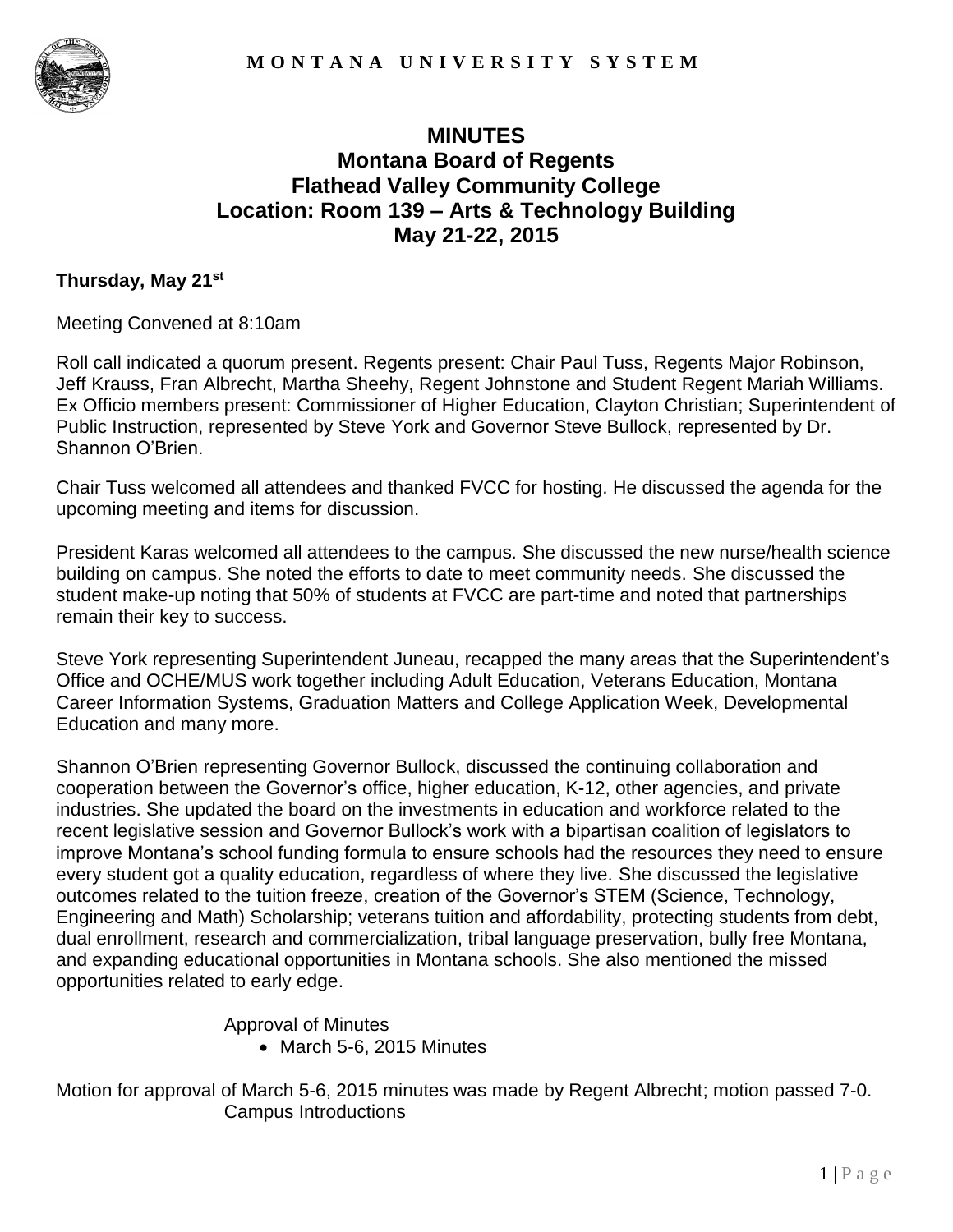

Campuses across the system announced new staff changes and made introductions OCHE also announce the retiring of Deputy Commissioner Mick Robinson and noted the departure of several board members including: Jeff Krauss, Major Robinson and Mariah Williams. Regent Williams introduced the newly elected MAS executive officials.

Commissioner's and System Report

2015 Legislative Session Overview

Commissioner Christian discussed the session and extending thanks to the Governor and staff for their support throughout the session. He thanked the student lobbyists, presidents, and OCHE staff for their assistance and support throughout the session. He felt this was a strong session for the MUS noting the \$50M new dollars and OTO funds that came into our budget and additional funds via the pay plan. He discussed the tuition freeze; noting that expenditures are not frozen and will continue to increase at a reasonable rate to cover necessary increases in our budget. The state is buying into and buying down tuition so the Montana University System can help move Montana's economy forward and provide greater educational opportunities for our students. The state is investing new dollars into the MUS that would equate to tuition increases of 10% and 10% over the next two years if we were to charge resident students for the additional fuel that the Legislature and the Governor have put into our tank.

Other high points from the session include: Present-law adjustment that will help cover inflationary costs; about \$26 million in new base funding through the general fund appropriation act; roughly \$30 million of the state appropriation to campuses will be allocated through performance-based funding metrics that pay for what we value; a pay plan that appropriates meaningful funding; the inclusion of WWAMI physician education slots and veterinary medicine student slots that were new last session into our base budget going forward; unprecedented state research funding; a new state scholarship program for resident students seeking certificates, two-year degrees, or four-year degrees in health care, science, technology, engineering, or mathematics; the defeat of a gun bill that would have made Montana the first state in the nation to arm 18- and 19-year-olds with handguns in college dorms and stadiums; tabling of a retirement system bill that would have cost the MUS approximately \$11 million per year, with no direct benefit to retirees. In addition, about \$9 million in state funding for infrastructure improvements and deferred maintenance for facilities across the system.

Deputy Commissioner Trevor elaborated on this update; discussing the Ed unit funding from 1992 to present day, he also discussed funding per resident student. He noted the bathtub effect from 92-99. He further discussed the research initiative which includes state funding that will serve as seed money to leverage university-based research into strategic advancements for Montana's economy. The fundamental purpose of this research initiative is to: solve Montana problems with Montana solutions; create good Montana private-sector jobs, and/or; grow emerging and important research sectors that contribute to the diversity of Montana's economy.

Deputy Commissioner Trevor updated the board on SB 29; which removes college tuition waiver requirements, specifically the legislative limits on the number of non-resident tuition waivers the university system is allowed to provide. He discussed the Regents' policy which requires campuses to generate more non-resident tuition revenue than the actual amount of expenditures for non-resident students, producing additional revenue that is used to subsidize resident students. Deputy Commissioner Trevor updated the Board on HB 617; the Montana STEM Scholarship which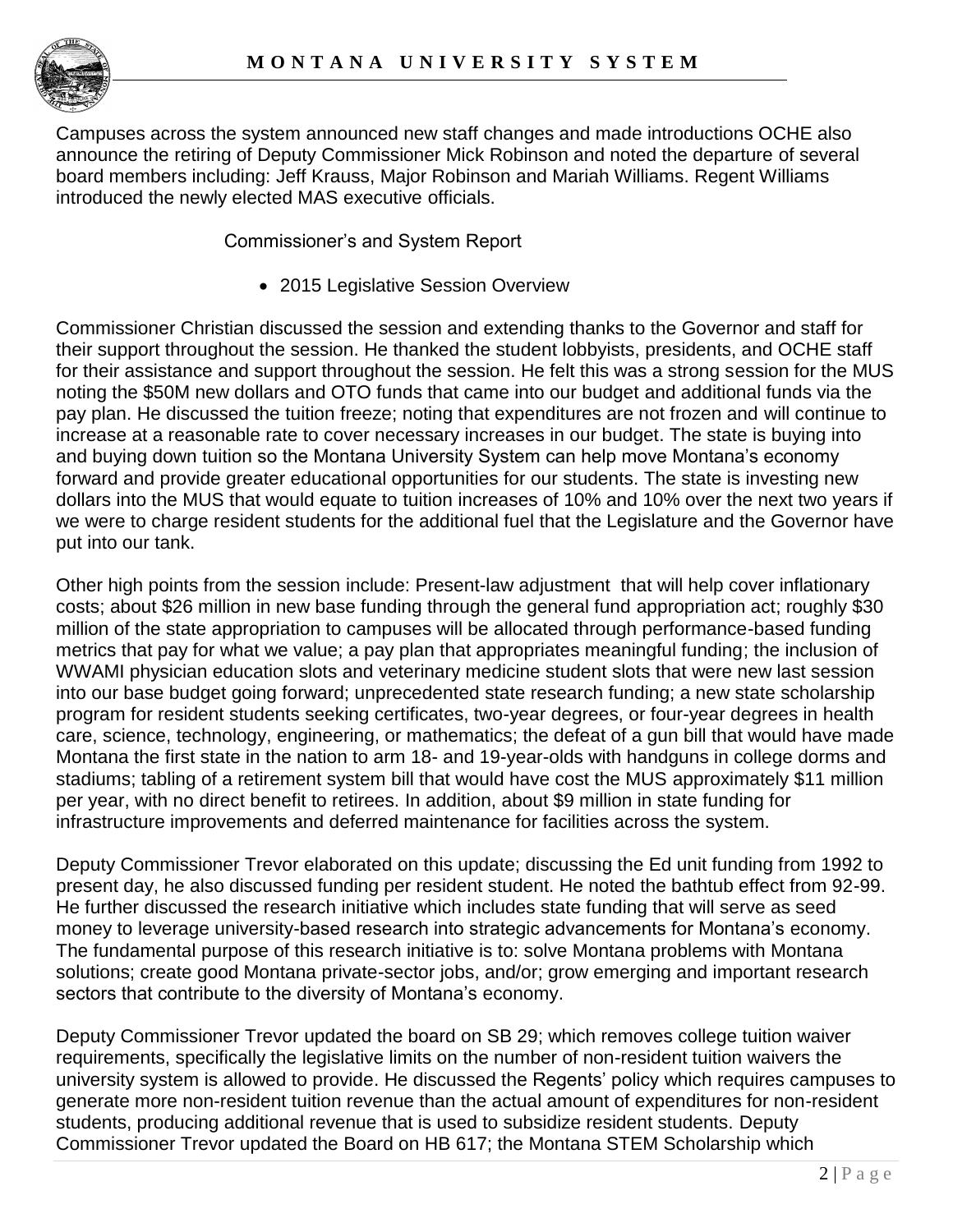

establishes a new state funded scholarship program designed to incentivize students to prepare for, enter into, and complete degrees in fields related to science, technology, engineering, mathematics, and healthcare. He discussed the eligibility criteria and noted that when fully funded, students meeting above criteria receive \$1000 in year one; students completing at least 30 credits in year one and earning a 3.0 GPA or higher receive \$2,000 if they return for a second year of enrollment and remain enrolled in a STEM or healthcare field. The program is fund by a statutory appropriation from Montana Lotto proceeds.

FY15 Enrollment Report

Deputy Commissioner Trevor provided a report to the Board on FY 15 enrollment: <http://www.mus.edu/data/enrollment/FY15-EnrollmentPresentation.pdf>

- Campus Reports (Linked to agenda)
- Other

Board Convenes for Executive Session

OCHE Staff Item

Two-Year and Community College Committee

## **ACTION**

a. Mission Review; Helena College UM *ITEM 167-1901-R0515 | [Attachment #1](http://mus.edu/board/meetings/2015/MAR2015/TwoYear/166-2902-R0315_A1.pdf) | Attachment #2*

Dean Bingham reviewed the College's student make-up, average class size and student to faculty ratio. He discussed the faculty, staff and administrative make-up of the campus and degrees available. He elaborated on the Community & Business Connections associated with the college as well as the economic impact. He shared the school's mission and vision statement which speaks to providing access and supporting lifelong educational opportunities to a diverse community. He recapped the core themes and shared strategic plan goals.

## **INFORMATION**

a. Dual Enrollment AY15 Report *| Attachment #1 | Attachment #2*

Amy Williams, Dual Enrollment and Big Sky Pathways Program Manager, informed the Board that Dual enrollment continues to grow across the state of Montana. For 2014‐15 the program had a total of 4,074 enrollments. Dual enrolled students completed more than 14,000 credits either at our college campuses, online, or at their high school. The geographic reach extends across the state, with students from 107 public and private high schools participating. High school-based dual enrollment is a pragmatic approach that works in our large and rural state; it brings the rigor of the college classroom to high school students regardless of how close they are to a college. Of the more than 350 sections of dual enrollment taught on‐site at Montana high schools, 75% were in general education content areas. Montana students and families saved nearly 3 million in tuition by participating in dual enrollment. Dual enrollment directly benefits our colleges and universities because they receive better‐ prepared students who are more knowledgeable of our programs and the demands of college. The Dual Credit Incentive Program issued more than 300 Credit‐for‐ Credit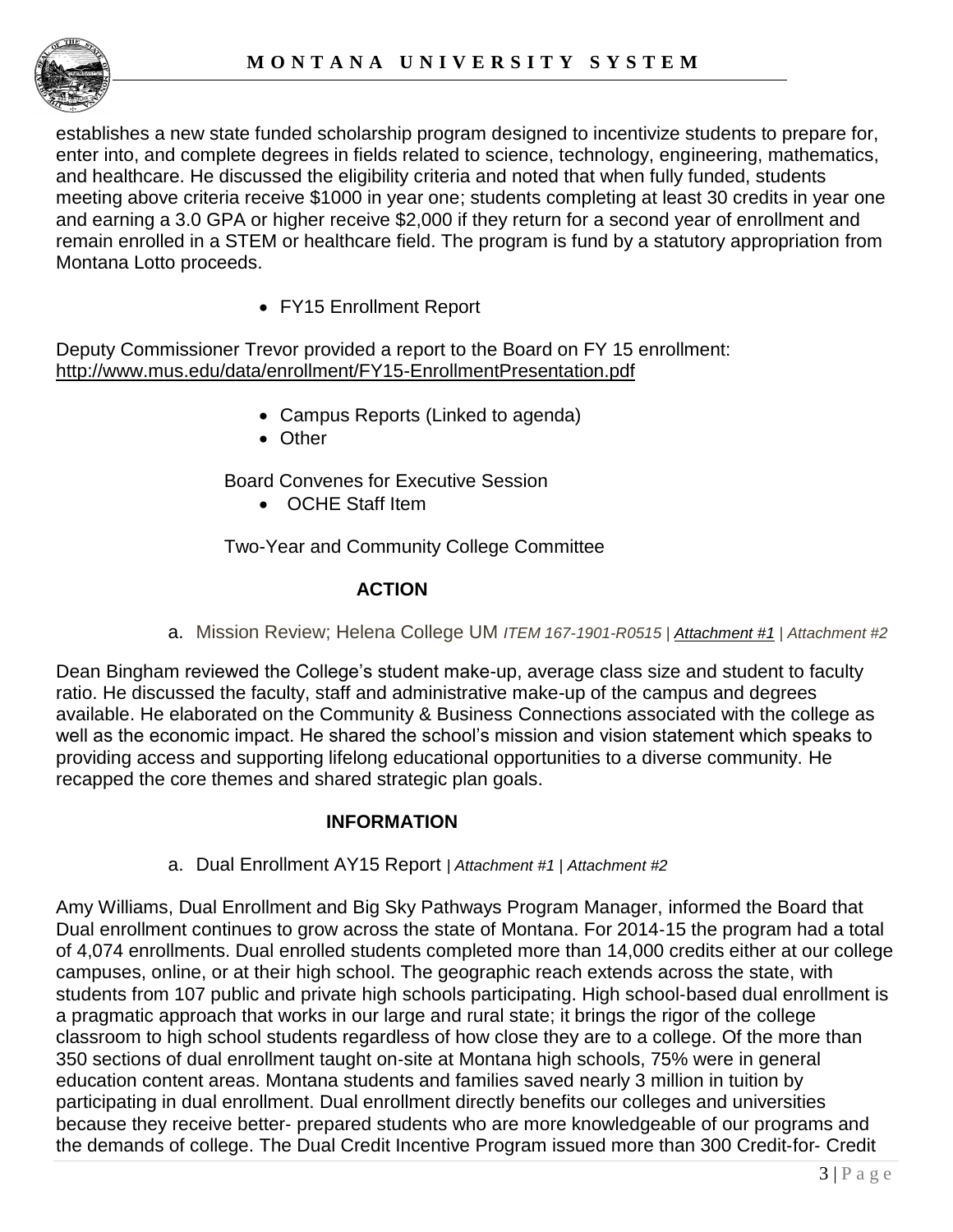

coupons (C4C's) to more than 190 instructors. Strategies to Grow Dual Enrollment Opportunities include: continue efforts to grow high school based dual enrollment by continuing the heightened communication with administrators and teachers about the Dual Credit Incentive Program across the state.

### b. Math Pathways AY15 Report | *Attachment # 1*

Dr. Jim Hirstein presented possible solutions and shared recommendations for Math Pathways including: increasing success rates in college mathematics courses that lead to graduation; improving the articulation between mathematics requirements and other academic programs; using data to support they system of recommendations (placement and student support); and stronger communication between secondary schools and college. He also advised considering alternatives that have shown promise for success in gateway courses.

c. Ed Ready AY15 Report | *Attachment # 1*

Dr. Ryan Schrenk presented on EdReady. He reminded attendees that Montana is one of five states to pilot EdReady, thanks to the generous gift from the Dennis and Phyllis Washington Foundation. He discussed EdReady Montana enrollments by type, noting that total enrolments were 8,121. He further discussed the mix of course recovery and preparation these courses offer. Dr. John Matt presented the EdReady Research to the Board. He discussed the second phase of the study which includes a sample of all freshmen students and compares EdReady to developmental math students. He described the third phase of the research as a qualitative analysis. He noted that preliminary data from Phase II combined with the study of the pilot group is indicating a positive impact from the implementation of EdReady.

Administrative, Budget, & Audit Oversight Committee

## **CONSENT**

- a. Request to Execute Utility Easement with City of Missoula; UM-Missoula ITEM 167- 1007-R0515 | Attachment #1 | Attachment #2
- b. Request to Execute Utility Easement with Mountain Water Co.; UM-Missoula ITEM 167-1008-R0515 | Attachment #1 | Attachment #2
- c. Request to Expend Student Computer Fees; MT-Tech ITEM 167-1501-R0515
- d. Request to Expend Student Computer Fees; Helena College UM ITEM 167-1905-R0515 | Attachment #1 | Attachment #2
- e. Request for Lease On-Campus Site for NEON Research Project; MSU-Bozeman ITEM 167-2009-R0515 | Attachment #1
- f. Request to Execute Lease for the Montana State University Nursing Program at Kalispell; MSU-Bozeman ITEM 167-2010-R0515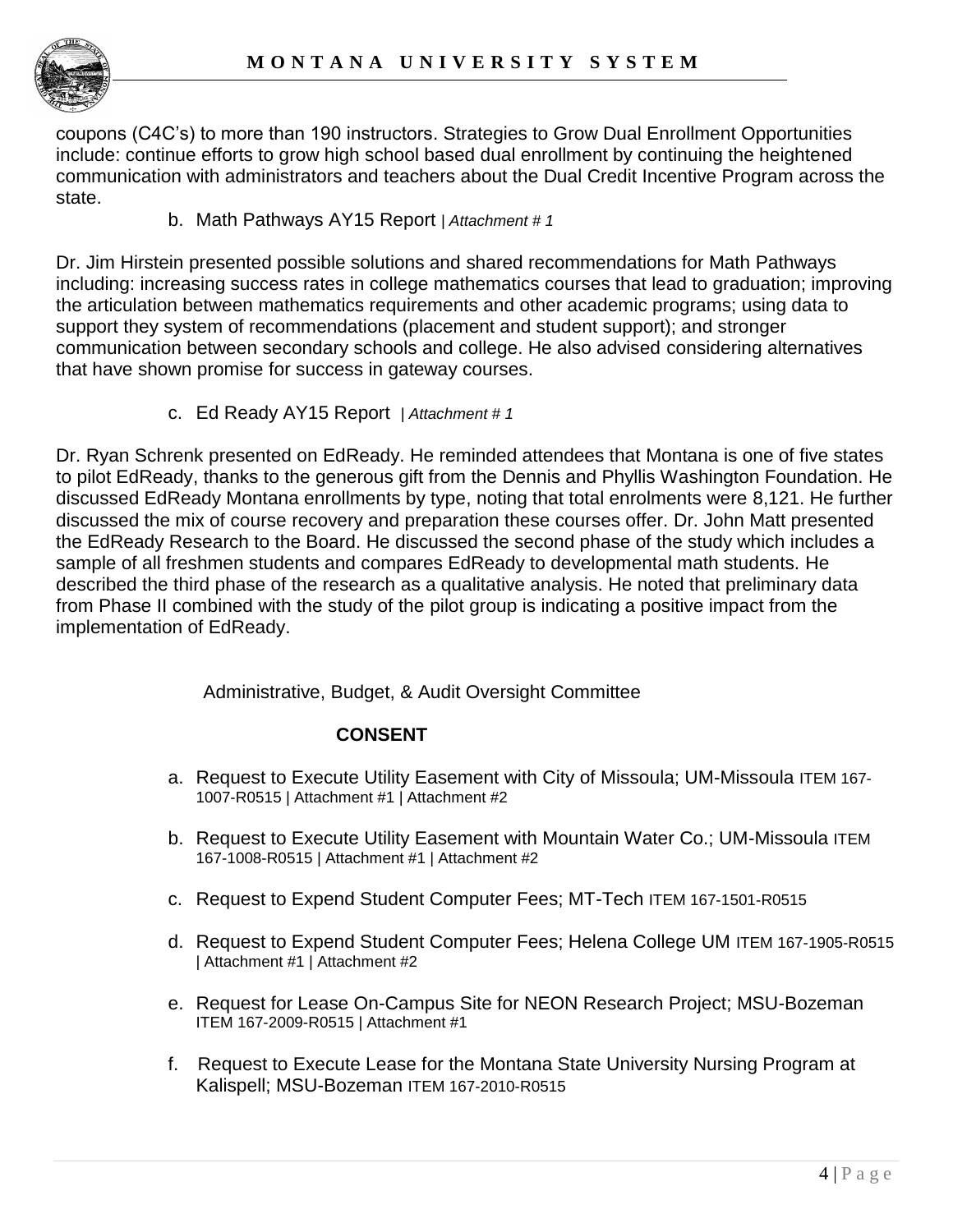

- g. Request to Execute Lease for the Montana State University Nursing Program at Great Falls; MSU-Bozeman ITEM 167-2011-R0515
- h. Request to Expend Computer Fees; MSU-Bozeman ITEM 167-2012-R0515
- i. Request to Expend Student Equipment Fees; MSU-Bozeman ITEM 167-2013-R0515
- j. Request to Execute Lease for the Troops to Teachers Program; MSU-Bozeman ITEM 167-2014-R0515
- k. Request to Execute an Easement Agreement for City Water Service Extension; MSU-Bozeman ITEM 167-2027-R0515 | Attachment #1
- l. Request to Expend Computer Fees; MSU-Northern ITEM 167-2801-R0515
- m. Request for Renewal of Operating Agreement; MSU and MSU Alumni Foundation; MSU-Bozeman ITEM 167-2026-R0515 | Attachment #1 | Attachment #2
- n. Request to Enter into Operating Agreement between MSU-Northern and the MSU-Northern Foundation; MSU-Northern ITEM 167-2806-R0515 | Attachment #1 | Attachment #2

Regent Krauss noted that he will be abstaining from item k. on the consent agenda for voting purposes due to a conflict of interest.

### **ACTION**

a. Naming Item; UM-Missoula ITEM 167-1011-R0515

President Engstrom presented the request to rename the University Of Montana School Of Law to the Alexander Blewett III School of Law at the University of Montana in recognition of the generous and important contributions of Mr. Alexander Blewett III to the School of Law and the legal community of the state of Montana. Mr. Blewett and his wife, Andrea A. Blewett, have given the School a gift of \$10 million dollars, which will create an endowed chair in consumer law and protection with endowed programmatic support in that area; provide \$1.5 million for the Access to Legal Education Scholarship Fund; and create an endowed discretionary fund for general law school support. The scholarship donation is structured as a giving challenge; for every gift of at least \$500 others give toward law scholarships, the Blewetts agree to match those donations with an equal contribution to the Access to Legal Education Scholarship Fund. If the challenge is met, new scholarship donations will total \$3 million. The University of Montana Foundation will manage the endowed funds which will provide ongoing value to the School of Law and its students. The Blewett's transformational gift will nearly double the size of the law school's endowment, raising it to over \$21 million. The decision to re-name the School has been approved by the Faculty of the School of Law, the Faculty Senate of the University, the Dean of the School of Law, the Provost of the University, and the President of the University. Extensive discussion followed regarding the process, concerns and guidelines for donors. Regent Sheehy noted her displeasure with the process and the need for greater public involvement, earlier on. Viv Hammill, OCHE Chief Legal Counsel spoke to the public meeting law and clarified the naming guidelines. She noted that the option for public comment was timely allowed.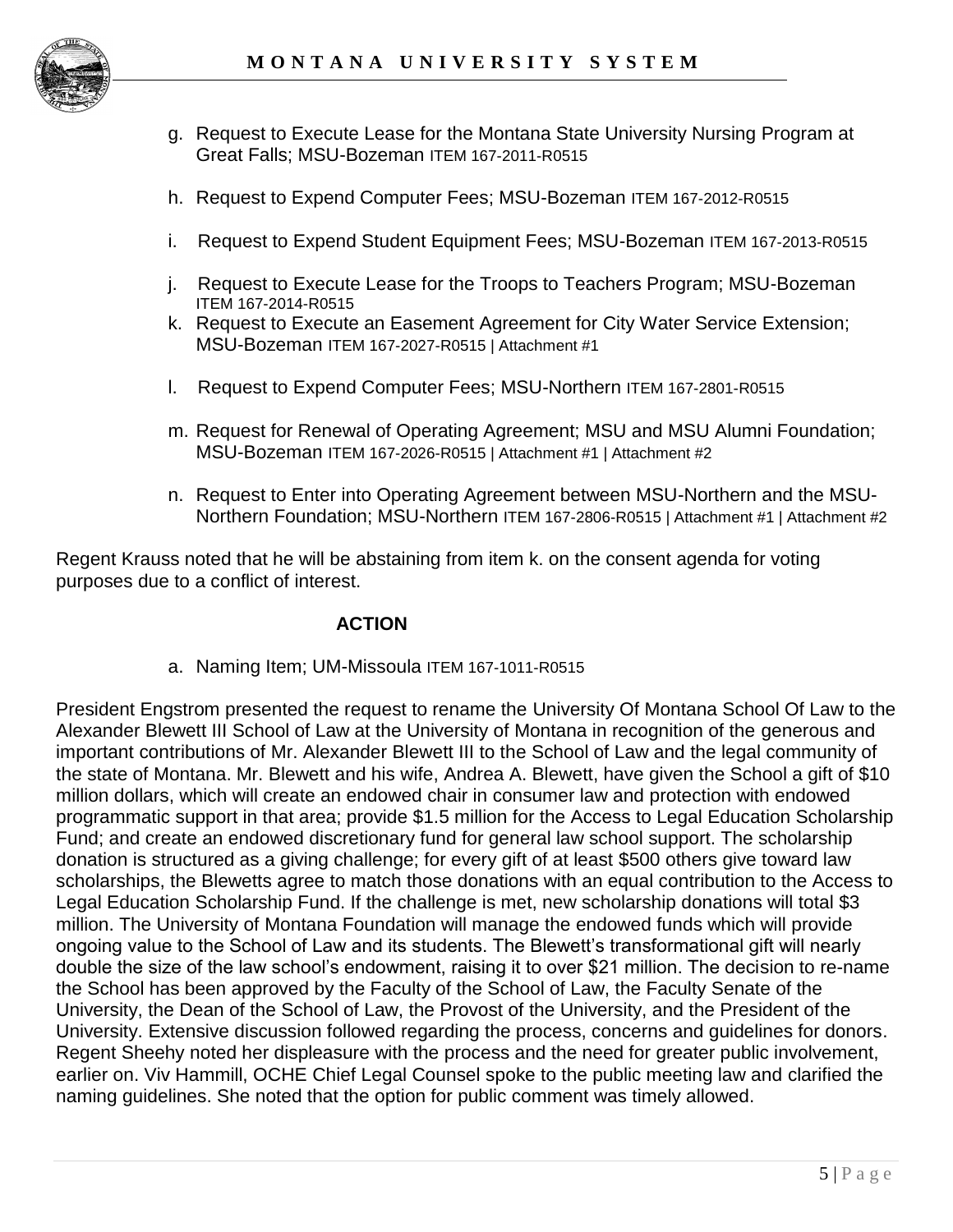

b. Request to Construct Energy Conservation Projects for Chemistry Biology Building and the Engineering Laboratory Classroom Building; MT-Tech ITEM 167-1502-R0515 | Attachment #1

Deputy Commissioner Robinson presented this request, consistent with Regents Policy 1003.7, to proceed with construction authority to execute energy saving HVAC upgrades to the CBB and ELC buildings on the Tech campus. Total project costs will not exceed \$2.2 million.

> c. Request to Construct and Finance Parking Facility; MSU Bozeman ITEM 167-2015- R0515 | Attachment #1 | Attachment #2

Terry Leist, Vice President of Administration and Finance – MSU, presented this request, consistent with provisions of MCA 20-25-302 and MCA 18-2-102(2),(c), for the Board to authorizes Montana State University to construct a Parking Facility on the Bozeman Campus, adopts a Reimbursement Resolution concerning bond proceeds, and authorizes the Office of the Commissioner of Higher Education to pursue and negotiate up to \$6.5 million in financing. The total estimated construction cost is \$12.5 million.

> d. Revision of BOR Policy 940.12.1 – Tuition and Fee Approval; Disclosure of Total Cost of Attendance; OCHE ITEM 167-103-R0515 | Attachment #1

Deputy Commissioner Robinson presented this proposed revision of BOR Policy 940.12.1; brought forward by representatives of MUS student governments. The proposed changes would allow increases in new "student driven fees" to be considered by the Board of Regents annually. Present policy language indicated that approval of tuition and fees will take place once every two years; normally during the May meeting of odd numbered years. Discussion followed.

e. Campus Allocation Recommendations; OCHE ITEM 167-105-R0515 | Attachment #1

Deputy Commissioner Robinson presented this request noting that as required by BOR Policy 970.1 – Biennial allocation of State Funding to Montana University campuses, the allocation of state funding is calculated using the average of the resident student FTE count for the most recent three consecutive years, as recorded in the official Montana University System enrollment reports. Each President is then responsible for recommending the allocation of funding to their respective campuses. Discussion followed.

> f. Performance Funding Model, FY16 – FY17; OCHE ITEM 167-104-R0515 | PF Model - Request for Approval | FY16 PF Allocations

Deputy Commissioner Trevor presented this item noting the adoption of the MUS Performance Funding Model for fiscal years 2016 and 2017. Governor Bullock, Commissioner Christian, and the Joint Education Appropriations Sub-committee signed a tuition freeze agreement that includes a requirement for the MUS to commit to allocating a total of \$30,000,000 to the MUS Educational Units through a performance-based funding model in the next biennium (FY16 and FY17). OCHE and the Performance Funding Steering Committee have prepared a detailed performance funding model and recommendations, including campus performance funding allocation distributions for FY 16. Discussion followed.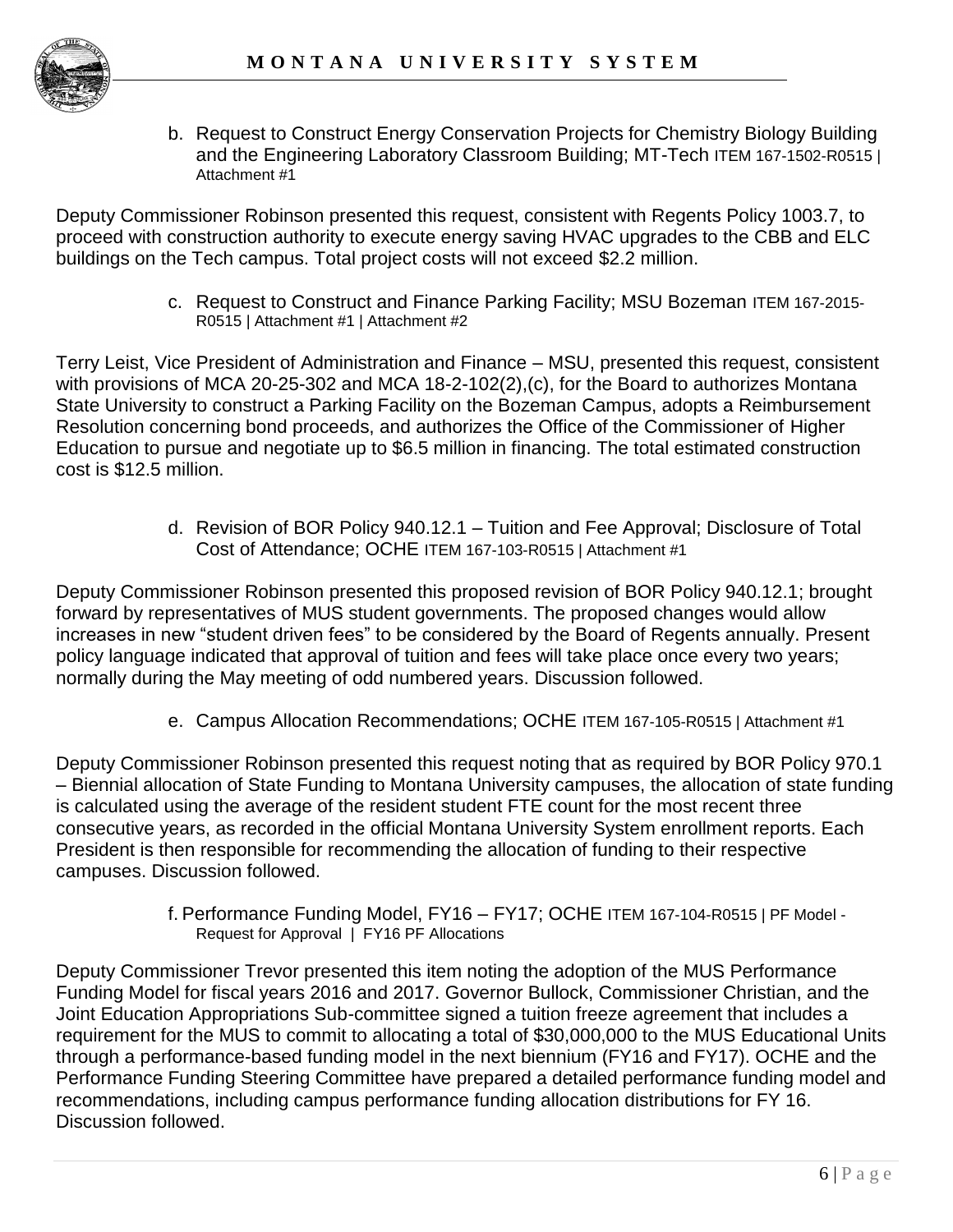

g. FY 16 and FY 17 Tuition and Fees; OCHE ITEM 167-102-R0515 | Proposed Tuition Summary | Proposed Mandatory Fee Summary | Campus Tuition & Fee Schedules

Deputy Commissioner Robinson presented this item to the Board; requesting the authorization for the campuses of the Montana University System to implement tuition, mandatory fees, and miscellaneous fee changes for fiscal years 2016 and 2017. This item includes the Inventory of Tuition and Fees documents for each campus of the Montana University System for the Regents consideration and approval. Discussion followed.

## **INFORMATION**

- a. Audit Reports
	- MSU Billings Foundation Audit June 30, 2014 Unmodified (Clean) **Opinion**
	- MSU Bozeman Foundation Audit June 30, 2014 Unmodified (Clean) **Opinion**
	- MSU Northern Foundation Audit June 30, 2014 Unmodified (Clean) **Opinion**
	- MT Tech Foundation Audit June 30, 2014 Unmodified (Clean) **Opinion**
	- UM Missoula Foundation Audit June 30, 2014 Unmodified (Clean) **Opinion**
	- MSU Consolidated Financial Statements June 30, 2014 Unmodified (Clean) Opinion
	- UM Consolidated Financial Statements June 30, 2014 Unmodified (Clean) Opinion
	- MUS Workers' Compensation Program June 30, 2014 Unmodified (Clean) Opinion
	- PBS Operated by the Montana University System June 30, 2014 Unmodified (Clean) Opinion
	- KUFM Radio Operated by UM June 30, 2014 Unmodified (Clean) **Opinion**
	- KEMC FM Radio Operated by MSU-Billings- June 30, 2014 -Unmodified (Clean) Opinion

Deputy Commissioner Robinson noted that all these items were clean opinions with no findings or recommendations. Commissioner Christian noted how rare clean opinions and reports are in state government and congratulated all on involved on their incredible work.

- b. Annual Authorities Reports
	- MSU-Bozeman | Attachment #1
	- UM-Missoula | Attachment #1

Deputy Commissioner Robinson presented the annual authorities report consistent with the provision of Regent's Policy 1003.7. MSU and UM reported the status of existing project authority provided by the Board for their respective campuses.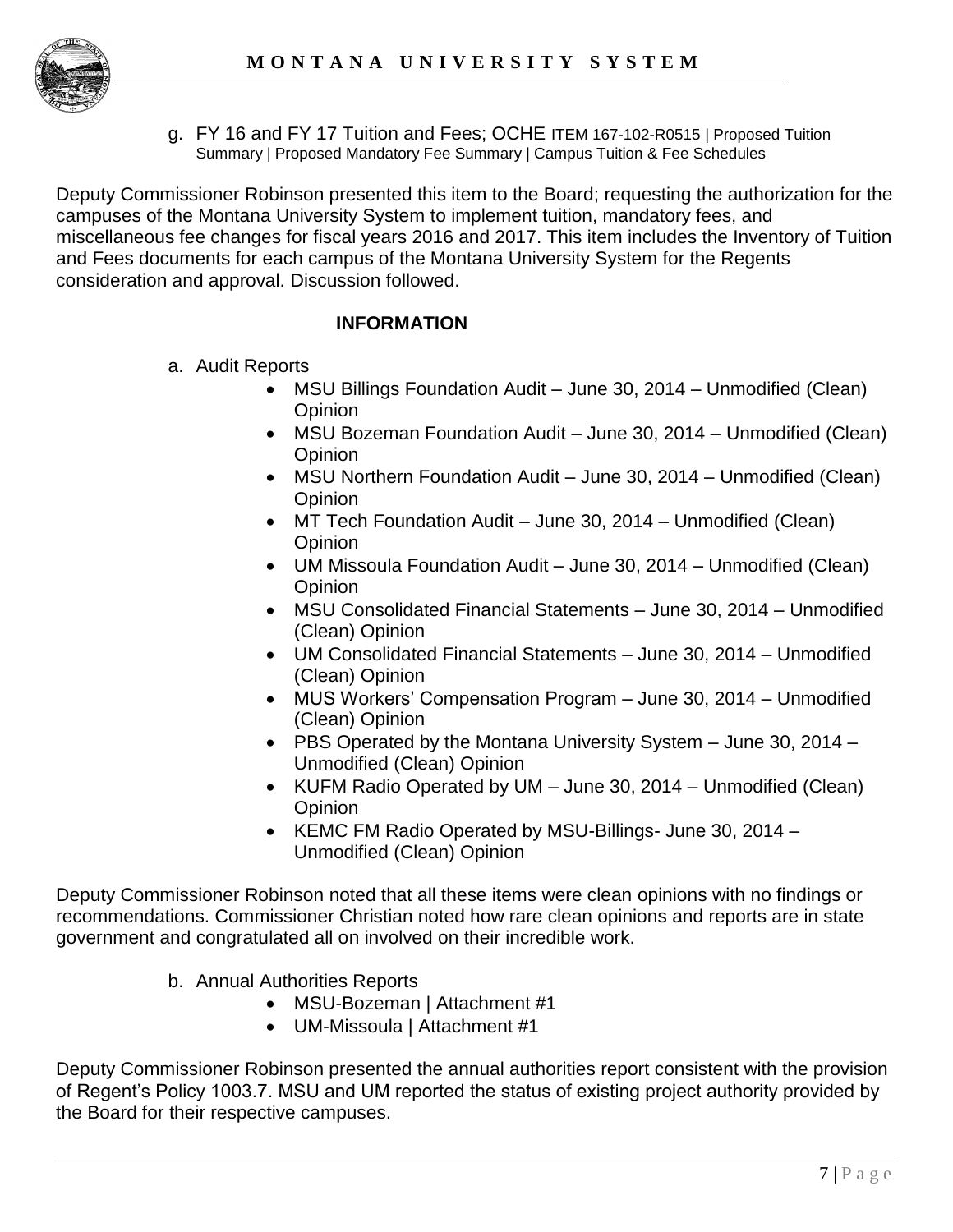

Staff and Compensation Committee

### **CONSENT**

#### Staff Items

- a. MSU Policy 407 management –Bothner; MSU Bozeman ITEM 167-2024-R0515 | Attachment #1
- b. MSU Policy 407 management Inskeep & Macur; MSU Bozeman ITEM 167-2025- R0515 | Attachment #1
- c. Staff Item; MSU Bozeman ITEM 167-2000-R0515
- d. Staff Item; MSU Billings ITEM 167-2700-R0515
- e. Staff Item; MT Tech ITEM 167-1500-R0515
- f. Staff Item; Helena College-UM ITEM 167-1900-R0515
- g. Staff Item; MSU-Northern ITEM 167-2800-R0515
- h. Staff Item; OCHE ITEM 167-100-R0515
- i. MSU Professor Emeritus Block; ITEM 167-2001-R0515
- j. MSU Professor Emeritus Miller; ITEM 167-2002-R0515
- k. MSU Professor Emeritus Esty; ITEM 167-2003-R0515
- l. MSU Professor Emeritus Geesey; ITEM 167-2004-R0515
- m. MSU Professor Emeritus Kerans; ITEM 167-2005-R0515
- n. MSU Professor Emeritus Swanson; ITEM 167-2006-R0515
- o. MSU Professor Emeritus Gibson; ITEM 167-2007-R0515
- p. MSU Professor Emeritus Grieco; ITEM 167-2008-R0515
- q. UM Professor Emeritus Cross; ITEM 167-1002-R0515
- r. MT Tech Professor Emeritus Leland; ITEM 167-1504-R0515
- s. MT Tech Professor Emeritus Gerbrandt; ITEM 167-1505-R0515

### **INFORMATION**

a. Coalition of Union Faculty Presentation

Dr. Shively presented on the faculty salary compression throughout the MUS. He discussed the salary average for UM faculty during the 13-14 AY, compared to the average salary at peer intuitions throughout the US. He discussed the role of the market including that it generally determines salaries at more junior ranks; generally increases more rapidly than across the board/normal salary increases; and produces salary inversions and compressions. He noted that Inversion: the salary of a more junior faculty member exceeds that of a more senior faculty member by rank and years or service. Compression relates to the overall range of salary levels, from most senior to most junior, diminishes over time. He discussed where bargaining fits in and presented the following possible solutions: Full assessment of salary compression at each Montana institution to understand levels and dynamics and establishing a goal of allocating funds to mitigate this problem. Discussion followed.

b. Review of employment-related legislation and topics for summer & fall

Deputy Commissioner McRae provided the committee with an overview of upcoming compensation and collective bargaining matters for faculty, staff, and administrators. The Legislature provided some funding for compensation adjustments. The Montana University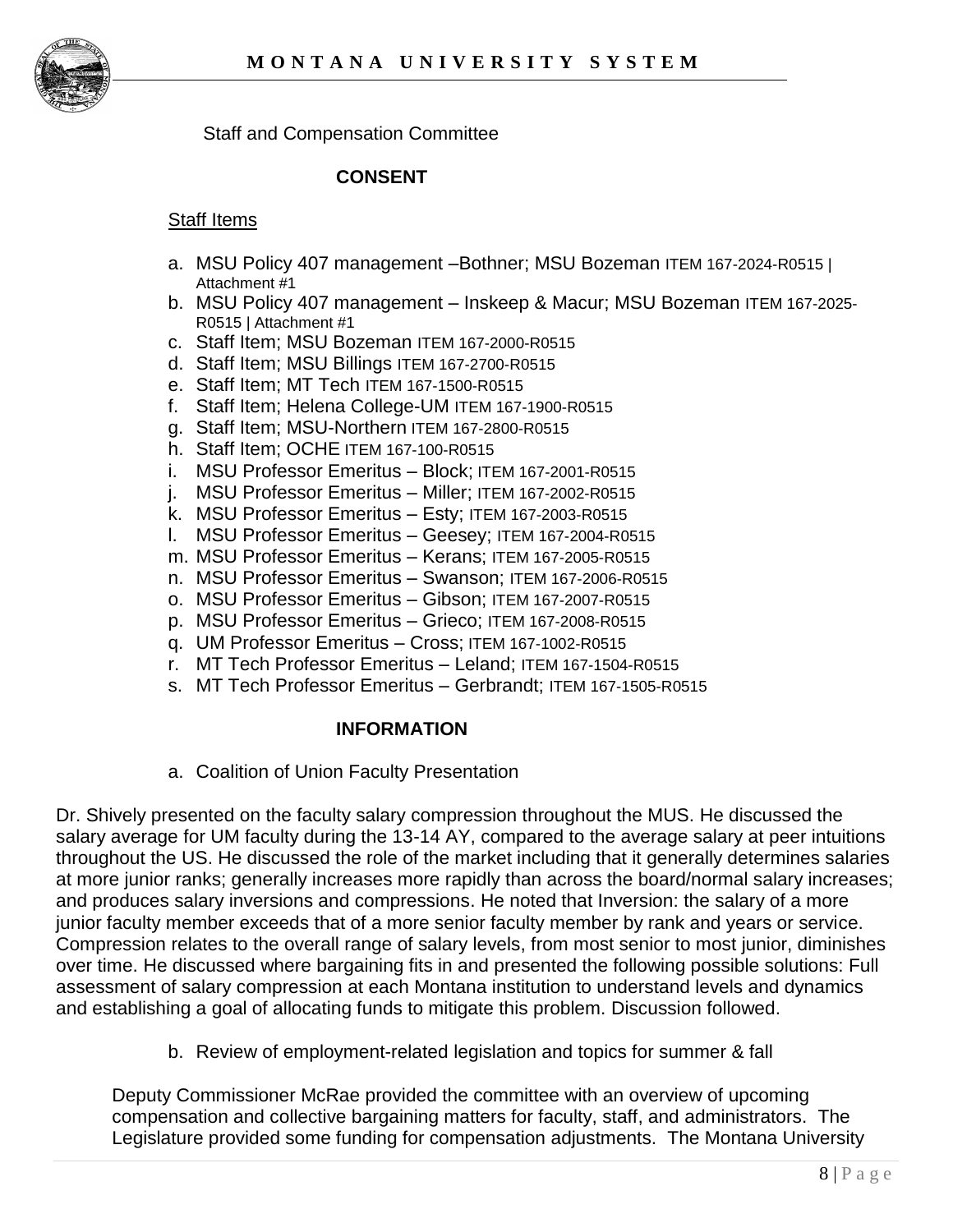

System will be bargaining with 25 labor organizations this summer and fall on the subjects of compensation and other conditions of employment. Deputy Commissioner McRae said this committee meeting is the time for regent input or guidance on characteristics of a successful pay settlement. Discussion followed that compensation of MUS employees is a high priority to enable the system to recruit and retain capable faculty, staff, professionals and administrators. Deputy Commissioner McRae noted that past goals for an effective pay settlement have included a careful balance between system equity, campus-level flexibility, affordability, and effectiveness in recruitment and retention. Chairman Tuss summarized that pay fairness, flexibility, and competitive salary levels are all high priorities.

### **Friday, May 22nd**

The Board reconvened at 8:15 AM

### Academic and Student Affairs Committee

### **CONSENT**

a. Level II Memorandum (from March submission)

Deputy Commissioner Cech reiterated the process behind Level II memorandums; he noted that this memorandum was presented at the March Board meeting as an information item and now again for final consent.

## **ACTION**

a. Veterans Choice Act-Amendment to Policy 940.1; OCHE *ITEM 167-101-R0515 | Attachment #1*

Ron Muffick, Director of Student Affairs, presented this request to the Board of Regents to revise the BOR Policy 940.1 to provide an exception to the residency requirements for covered individuals identified in the Veterans Access, Choice and Accountability Act, Public Law 113-146. In 2014, the U.S. Congress enacted the Veterans Access, Choice and Accountability Act, (Choice Act). Under Section 702 of the Choice Act, the Department of Veterans Affairs (VA) is required to disapprove programs of education if an institution charges out-of-state tuition and fees to any "covered individuals" who live in the state in which the public institution is located. If a program of education is disapproved by the VA, the institution is not eligible to receive tuition and fee reimbursement payments for student attending under either of the two federal GI bills. The effective date is for periods of enrollment that begin after July 1, 2015.

> b. Montana STEM Scholarship-Policy 501.4; OCHE *ITEM 167-106-R0515 Attachment #1 | MT STEM Scholarship Website*

Mr. Muffick presented the request to the Board to authorize new Policy 501.4 to implement and administer the Montana STEM Scholarship Program. The 2015 Montana Legislature established the Montana STEM Scholarship Program with the purpose of providing an incentive for Montana high school students to prepare for, enter into, and complete degrees in postsecondary fields related to science, technology, engineering, mathematics, and health care. Regent Policy 501.4 establishes the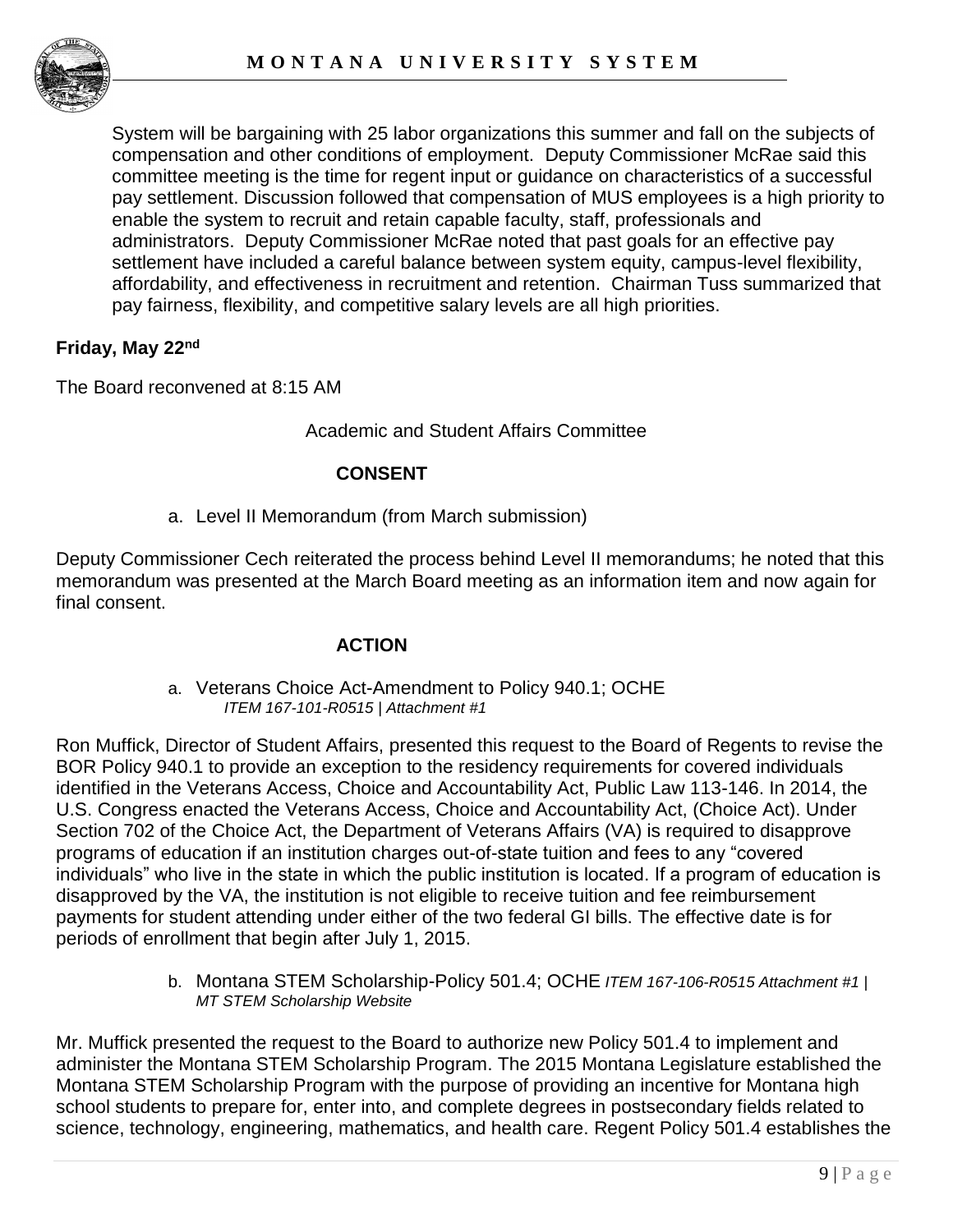

criteria for the administration of the scholarship program including: eligibility requirements, scholarship award amounts, eligible institutions and authorized distribution of funds. The Office of the Commissioner of Higher Education is charged with administration of the program and development of procedures to administer the program in accordance with MCA and Board policy. Discussion followed.

### **INFORMATION**

a. Notifications & Level I Approvals

Deputy Commissioner Cech discussed the process behind these items including the extensive review. He noted that they are approved by the Board via the Commissioner's office. Discussion followed.

b. Level II Memorandum (for action in September)

Deputy Commissioner Cech discussed the process behind Level II items; noting that this memorandum is being presented now as information and will surface again in September for final Board approval. Discussion followed.

> c. Student Affairs Update- Student Mental Health Suicide Prevention Initiative *Attachment #1*

Commissioner Christian discussed the importance of this issue and the commitment to address it. Mr. Muffick discussed the short term and long term goals of this initiative which include: creating an inventory of what campuses currently provide for suicide prevention training; finding a clearinghouse for data about suicides, suicide attempts and suicide ideation; and providing a consistent suicide awareness training program for faculty, staff and students. He discussed the makeup of the work group and goals and scope of the group. Karl Rosston, LCSW Suicide Prevention Coordinator, presented statistical information for suicide in Montana including that Montana has ranked among the top five for suicide rates in the nation for the past forty years. In 2014, in Montana there were 246 suicides. He noted that student health centers have a significant role in suicide prevention. He clarified that this is a cultural issue for the state of Montana and that a cultural change will be needed in order to effectively address this issue. He discussed resources available through the state and specific resources available to campuses. Discussion followed.

d. AIMA Update

Matt Caires and Heidi Pasek updated the Board that the 16-member Council is beginning to add detailed next steps under each of the identified strategic practices to improve the ways in which the MUS serves American Indian students and communities. Next steps will be to continue subcommittee work and identifying best practices, opportunities for collaboration, and existing challenges. The MUS will provide a learning and working environment that will positively impact the experience of American Indians on our campuses.

### Committee Reports & Action

Two-Year and Community College Committee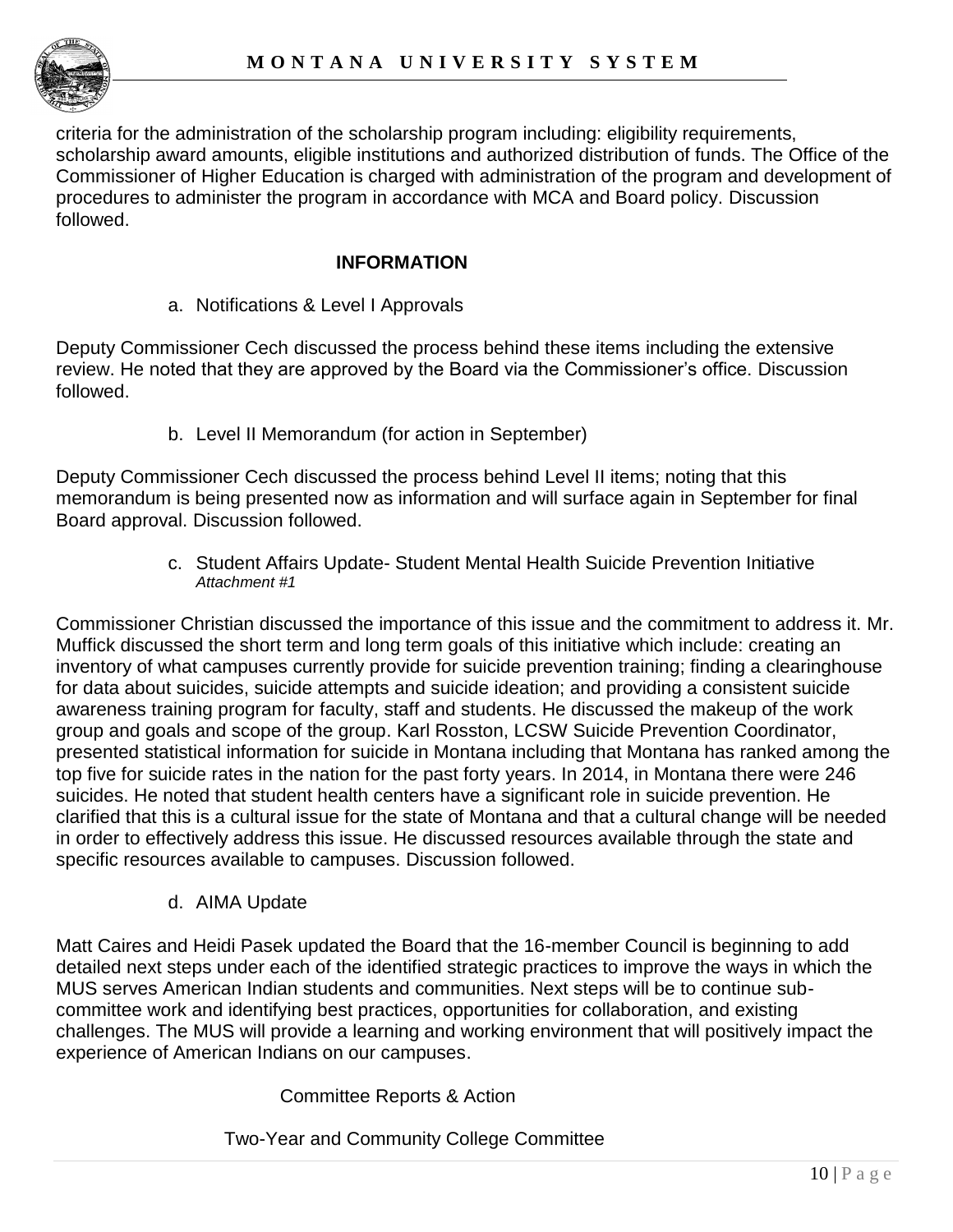

# **ACTION**

a. Mission Review; Helena College UM *ITEM 167-1901-R0515 | [Attachment #1](http://mus.edu/board/meetings/2015/MAR2015/TwoYear/166-2902-R0315_A1.pdf) | Attachment #2*

Motion for approval of action item 167-1901-R0515 was made by Regent Krauss; motion passed (6- 0). Regent Johnston was excused.

Administrative, Budget, & Audit Oversight Committee

### **CONSENT**

- a. Request to Execute Utility Easement with City of Missoula; UM-Missoula ITEM 167- 1007-R0515 | Attachment #1 | Attachment #2
- b. Request to Execute Utility Easement with Mountain Water Co.; UM-Missoula ITEM 167-1008-R0515 | Attachment #1 | Attachment #2
- c. Request to Expend Student Computer Fees; MT-Tech ITEM 167-1501-R0515
- d. Request to Expend Student Computer Fees; Helena College UM ITEM 167-1905-R0515 | Attachment #1 | Attachment #2
- e. Request for Lease On-Campus Site for NEON Research Project; MSU-Bozeman ITEM 167-2009-R0515 | Attachment #1
- f. Request to Execute Lease for the Montana State University Nursing Program at Kalispell; MSU-Bozeman ITEM 167-2010-R0515
- g. Request to Execute Lease for the Montana State University Nursing Program at Great Falls; MSU-Bozeman ITEM 167-2011-R0515
- h. Request to Expend Computer Fees; MSU-Bozeman ITEM 167-2012-R0515
- i. Request to Expend Student Equipment Fees; MSU-Bozeman ITEM 167-2013-R0515
- j. Request to Execute Lease for the Troops to Teachers Program; MSU-Bozeman ITEM 167-2014-R0515
- k. Request to Execute an Easement Agreement for City Water Service Extension; MSU-Bozeman ITEM 167-2027-R0515 | Attachment #1
- l. Request to Expend Computer Fees; MSU-Northern ITEM 167-2801-R0515
- m. Request for Renewal of Operating Agreement; MSU and MSU Alumni Foundation; MSU-Bozeman ITEM 167-2026-R0515 | Attachment #1 | Attachment #2
- n. Request to Enter into Operating Agreement between MSU-Northern and the MSU-Northern Foundation; MSU-Northern ITEM 167-2806-R0515 | Attachment #1 | Attachment #2

Chair Tuss reminded the Board that consent item k. Request to Execute an Easement Agreement for City Water Service Extension; MSU-Bozeman ITEM 167-2027-R0515 was segmented from remaining items for voting purposes.

Regent Sheehy motioned for approval of consent items a.-j. and l.-n; motion passed (6-0) Regent Johnstone was excused.

Regent Albrecht motioned for approval of consent item k. Request to Execute an Easement Agreement for City Water Service Extension; MSU-Bozeman ITEM 167-2027-R0515; motion passed (5-0). Regent Krauss recused himself and Regent Johnstone was excused.

### **ACTION**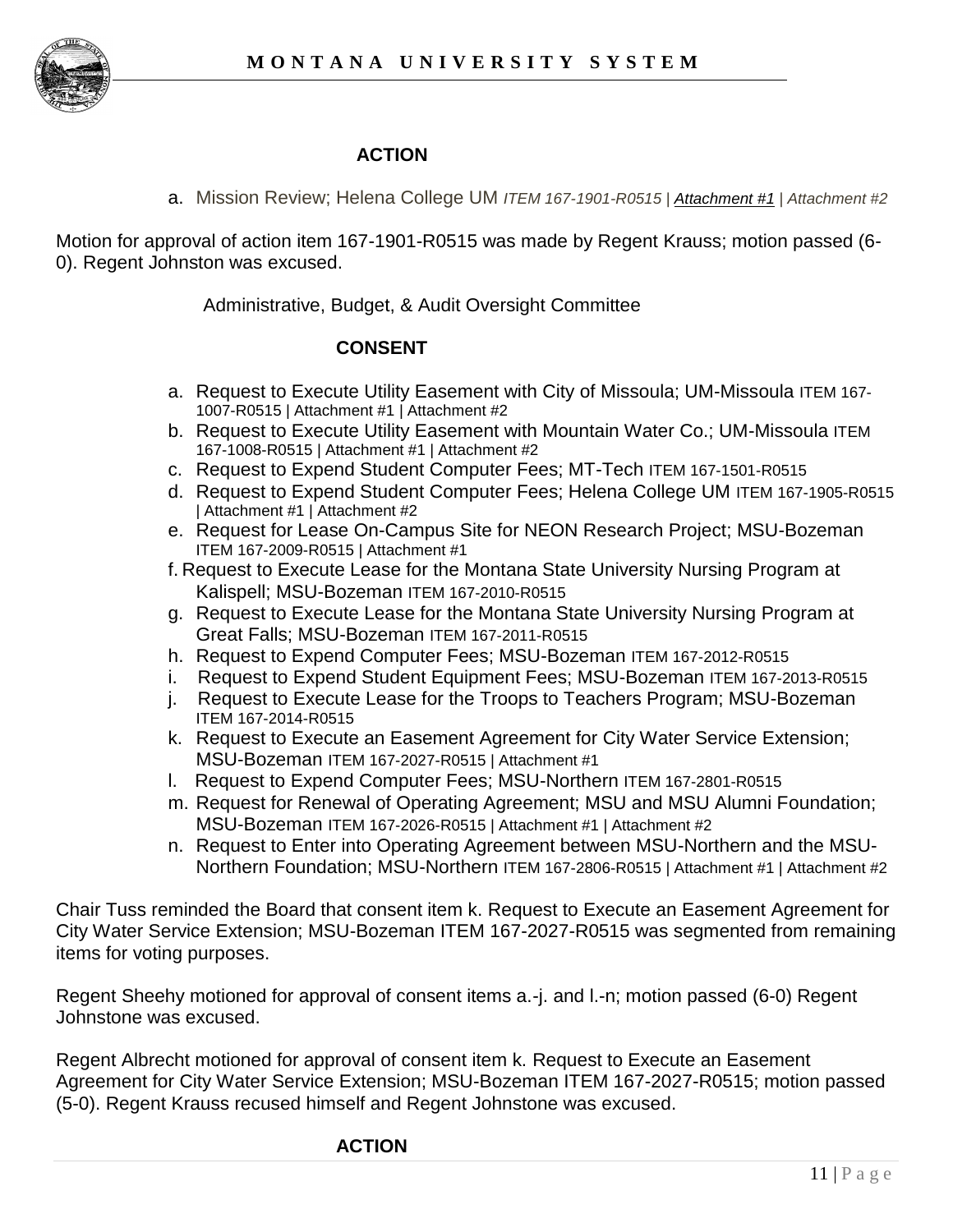

a. Naming Item; UM-Missoula ITEM 167-1011-R0515

Motion for approval of action item a. Item 167-1011-R0515 was made by Regent Albrecht. Regent Sheehy noted the responses she received from members of the public expressing their desire for public comment. She requested this item be delayed until the September meeting. President Engstrom spoke to the affect that would have on the gift and perceived negative reaction and damage to future gifts. Discussion followed. Chair Tuss requested a roll call vote. Motion passed 5-0. (Regent Sheehy abstained, Regent Johnstone was excused)

> b. Request to Construct Energy Conservation Projects for Chemistry Biology Building and the Engineering Laboratory Classroom Building; MT-Tech ITEM 167-1502-R0515 | Attachment #1

Motion for approval of Item 167-1502-R0515 was made by Regent Albrecht; motion passed 6-0. (Regent Johnstone was excused)

> c. Request to Construct and Finance Parking Facility; MSU Bozeman ITEM 167- 2015-R0515 | Attachment #1 | Attachment #2

Motion for approval of Item 167-2015-R0515 was made by Regent Krauss; motion passed 6-0. (Regent Johnstone was excused)

> d. Revision of BOR Policy 940.12.1 – Tuition and Fee Approval; Disclosure of Total Cost of Attendance; OCHE ITEM 167-103-R0515 | Attachment #1

Motion for approval of Item 167-103-R0515 was made by Regent Williams; motion passed 6-0. (Regent Johnstone was excused)

e. Campus Allocation Recommendations; OCHE ITEM 167-105-R0515 | Attachment #1

Motion for approval of Item 167-105-R0515 was made by Regent Albrecht; motion passed 6-0. (Regent Johnstone was excused)

> f. Performance Funding Model, FY16 – FY17; OCHE ITEM 167-104-R0515 | PF Model - Request for Approval | FY16 PF Allocations

Motion for approval of Item 167-104-R0515 was made by Regent Robinson; motion passed 6-0. (Regent Johnstone was excused)

> g. FY 16 and FY 17 Tuition and Fees; OCHE ITEM 167-102-R0515 | Proposed Tuition Summary | Proposed Mandatory Fee Summary | Campus Tuition & Fee Schedules

Motion for approval of Item 167-102-R0515 was made by Regent Albrecht; motion passed 6-0. (Regent Johnstone was excused)

Staff and Compensation Committee

## **CONSENT**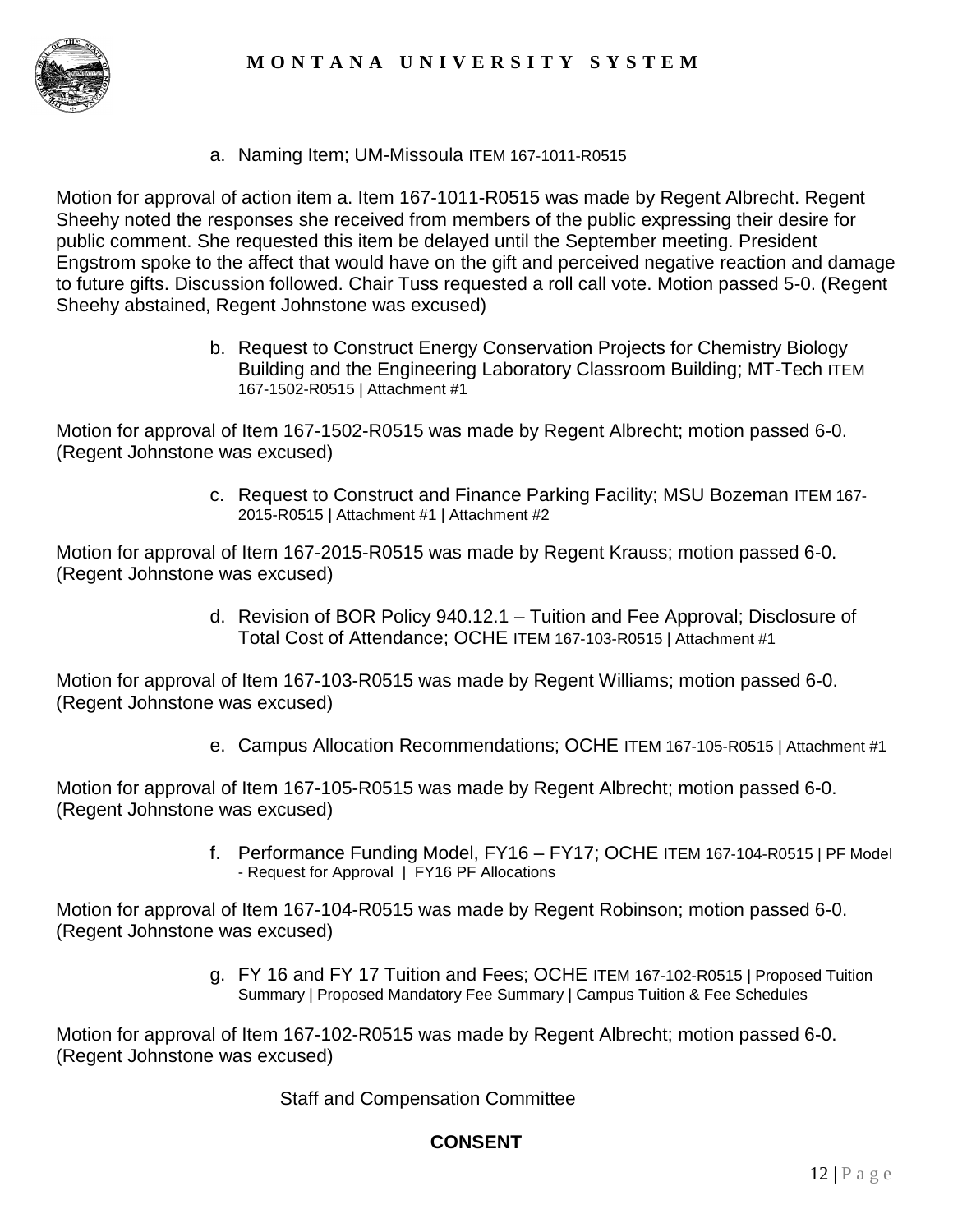

#### **Staff Items**

- a. MSU Policy 407 management –Bothner; MSU Bozeman ITEM 167-2024-R0515 | Attachment #1
- b. MSU Policy 407 management Inskeep & Macur; MSU Bozeman ITEM 167-2025- R0515 | Attachment #1
- c. Staff Item; MSU Bozeman ITEM 167-2000-R0515
- d. Staff Item; MSU Billings ITEM 167-2700-R0515
- e. Staff Item; MT Tech ITEM 167-1500-R0515
- f. Staff Item; Helena College-UM ITEM 167-1900-R0515
- g. Staff Item; MSU-Northern ITEM 167-2800-R0515
- h. Staff Item; OCHE ITEM 167-100-R0515
- i. MSU Professor Emeritus Block; ITEM 167-2001-R0515
- j. MSU Professor Emeritus Miller; ITEM 167-2002-R0515
- k. MSU Professor Emeritus Esty; ITEM 167-2003-R0515
- l. MSU Professor Emeritus Geesey; ITEM 167-2004-R0515
- m. MSU Professor Emeritus Kerans; ITEM 167-2005-R0515
- n. MSU Professor Emeritus Swanson; ITEM 167-2006-R0515
- o. MSU Professor Emeritus Gibson; ITEM 167-2007-R0515
- p. MSU Professor Emeritus Grieco; ITEM 167-2008-R0515
- q. UM Professor Emeritus Cross; ITEM 167-1002-R0515
- r. MT Tech Professor Emeritus Leland; ITEM 167-1504-R0515
- s. MT Tech Professor Emeritus Gerbrandt; ITEM 167-1505-R0515

Motion for approval of consent items a. – s. was made by Regent Krauss; motion passed 6-0. (Regent Johnstone was excused)

#### Academic and Student Affairs Committee

#### **CONSENT**

a. Level II Memorandum (from March submission)

Motion for approval of consent item a. was made by Regent Robinson; motion passed 6-0. (Regent Johnstone was excused)

#### **ACTION**

a. Veterans Choice Act-Amendment to Policy 940.1; OCHE *ITEM 167-101-R0515 | Attachment #1*

Motion for approval of Item 167-101-R0515 was made by Regent Krauss; motion passed 6-0. (Regent Johnstone was excused)

> b. Montana STEM Scholarship-Policy 501.4; OCHE *ITEM 167-106-R0515 Attachment #1 | MT STEM Scholarship Website*

Motion for approval of Item 167-106-R0515 was made by Regent Williams; motion passed 6-0. (Regent Johnstone was excused)